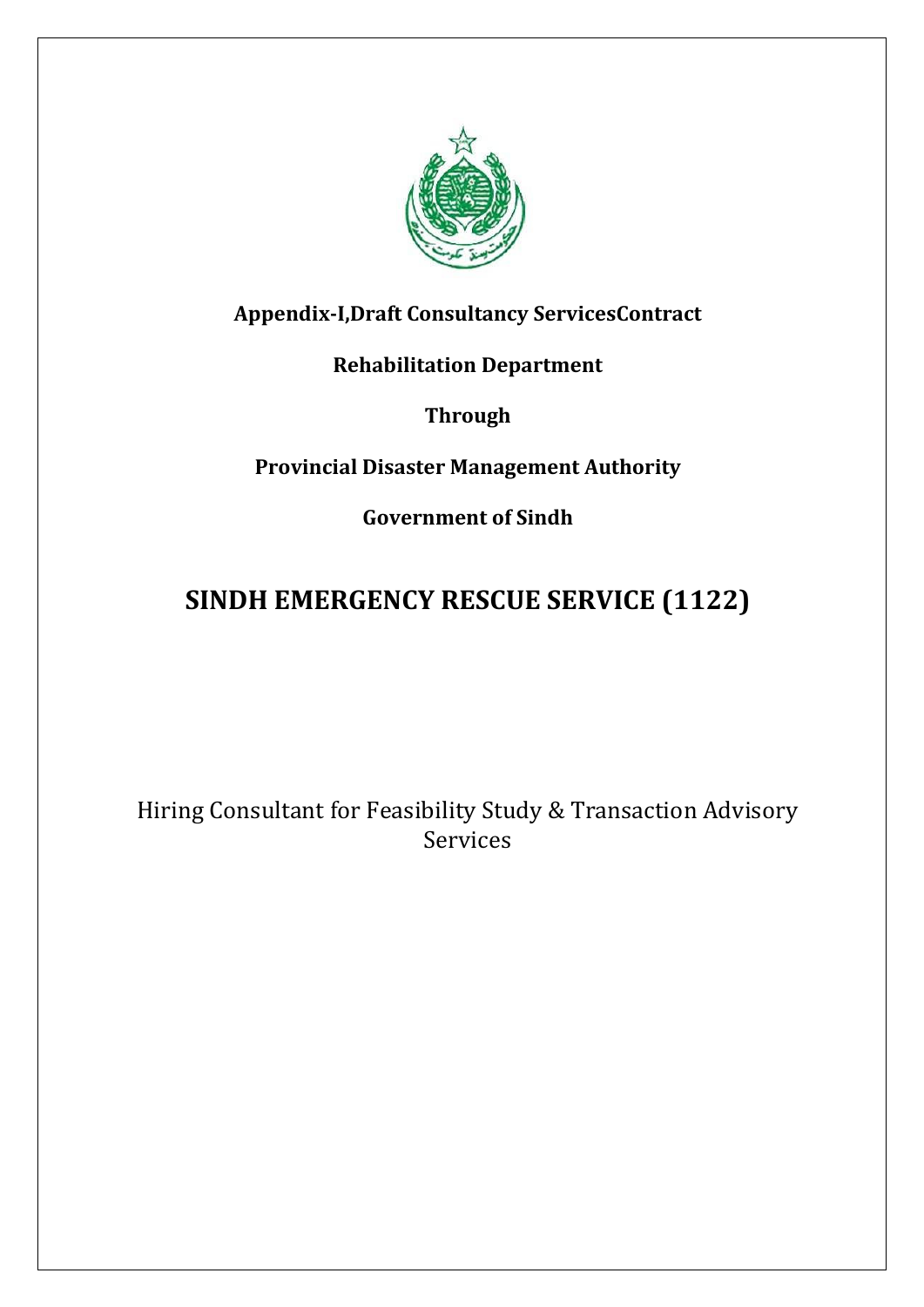# **DRAFT CONSULTANCYSERVICES CONTRACT**

## **DRAFTCONSULTANCY SERVICES CONTRACT**

**This Consultancy Services Contract**("**Contract**") is entered into at Karachi on this the -- - day of -------, 2016

#### **By and between:**

1. **THE PROVINCIAL DISASTER MANAGEMENT AUTHORITY OF THE GOVERNMENT OF SINDH**, having its offices at

represented by the Director General, Provincial Disaster Management Authority (hereinafter referred to as "**GoS**"); and

2. **\_\_\_\_\_\_\_\_\_\_\_\_\_\_\_\_\_\_\_,** a company incorporated under the laws of the Islamic Republic ofPakistan and having its principal place of business at \_\_\_\_\_\_\_\_\_\_\_\_\_\_\_\_\_\_\_\_\_\_\_\_\_\_\_\_\_\_\_ Pakistan (hereinafter referred to as "**Lead Advisor**") (GoS and the Lead Advisor are hereinafter referred to individually as a "**Party**" and collectively as the "**Parties**").

#### **WHEREAS:**

- A. The GoS is desirous of establishingSindh Emergency Rescue Service 1122Project Phase-I ("**Project**").
- B. In order to proceed further, GoS is desirous of engaging qualified consultants for conducting the feasibility study and providing the transaction advisory services in relation to the Project in accordance with the terms of reference listed in **Schedule A** of this Contract ("**Assignment**").
- C. The Advisory Consortium (defined below), led by the Lead Advisor, participated in, and was selected for the Assignment in a competitive bidding process by the issuance of a Request for Proposals (RFP) on May[●], 2016and scope clarification issued by GoS on[●].
- D. The Lead Advisor in collaboration with 1997 100 minutes are provided by the lead Advisor in collaboration with confirmed to GoS that they have the requisite experience and resources to undertake the Assignment for such consideration and terms given herein below.
- E. GoS has agreed to accept the offer of the Lead Advisor for undertaking the Assignment.

#### **NOW THEREFORE, the parties hereto agree as follows**:

#### **1. Definition**

In this Contract, unless the contrary intention appears:

**"Advisory Consortium"** means collectively the members of advisory team for the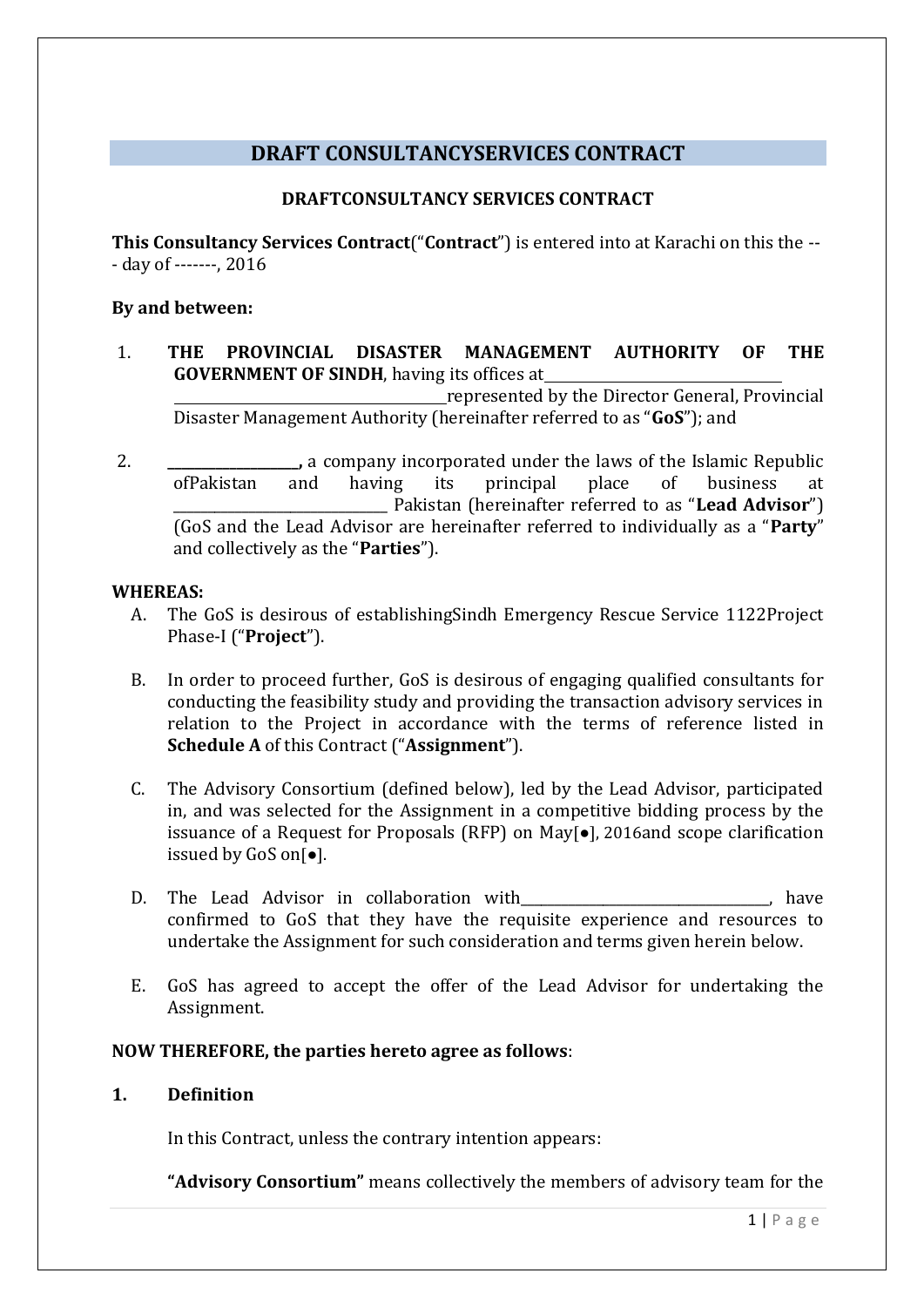Projectcomprising of (i) (ii)\_\_\_\_\_\_\_\_\_\_\_\_\_\_\_\_\_\_\_\_\_\_\_\_(iii)\_\_\_\_\_\_\_\_\_\_\_\_\_\_\_\_\_\_\_\_\_\_\_\_\_\_(iv)\_\_\_\_\_\_\_\_\_\_\_\_\_\_\_\_\_\_\_\_\_\_\_\_\_\_for the Advisory Consortium, as listed in more detail in **Schedule B**, attached hereto;

"**Contract**" means this contract executed between GoS, through Works&Services Department and the Lead Advisor**;**

"**Terms of Reference**" means work required to be carried out by the Advisory Consortium in relation to the Project, as listed and detailed in **Schedule A** attached hereto;

**"Sub-consultants"** means and includes members of the Advisory Consortium, appointedunder specific terms and to whom, a portion or a part, of the Terms of Reference is allocated or assigned by the Lead Advisor for the purposes of this Contract;

"**Technical Proposal**" means the technical proposal in connection with the Assignment submitted by the Advisory Consortium on[●],[●], 2016.

#### **2. Terms of Reference**

- 2.1GoS hereby appoints the Lead Advisor for the purpose of carrying out of the Assignment and the provision of the services stated in the Terms of Reference and the Lead Advisor agrees to such appointment for such consideration as set out in Clause 3 below. GoS agrees that specified portions of the Terms of Reference may be delegated by the Lead Advisor to members of the Advisory Consortium. It is further agreed between the Parties that unless the Terms of Reference is amended in writing with the mutual agreement of the Parties, the work to be undertaken by the Advisory Consortium will be restricted to Work as set out in Contract.
- 2.2 The approach and methodology outlined in the Technical Proposal submitted by the Advisory Consortium shall be applied for the purposes of any interpretation of the Terms of Reference. If any issue arises regarding interpretation of approach and methodology outlined in the Technical proposal then the Parties will discuss and resolve so as to fulfill the requirement of Assignment.

#### **3. Fee and Commencement Date**

#### **3.1 Fee**

- 3.1.1 In consideration of the Advisory Consortium providing the services to GoS in terms of this Contract, GoS shall pay an "**Advisory Fee**" of PKR \_\_\_\_\_\_\_\_\_\_\_\_\_ (Pak Rupees **Rupees Example 2** Only) to the Advisory Consortium. The Advisory Consortium. The Advisory Fee due and payable to the Advisory Consortium shall be made within a period of thirty (30) days from the date of completion of the milestone and approval of the same by the GoS, specified in **Schedule C** attached hereto.
- 3.1.2 Any amendment to the Terms of Reference shall only become effective once the Parties have agreed to amendments/changes (if any) to the Advisory Fee subject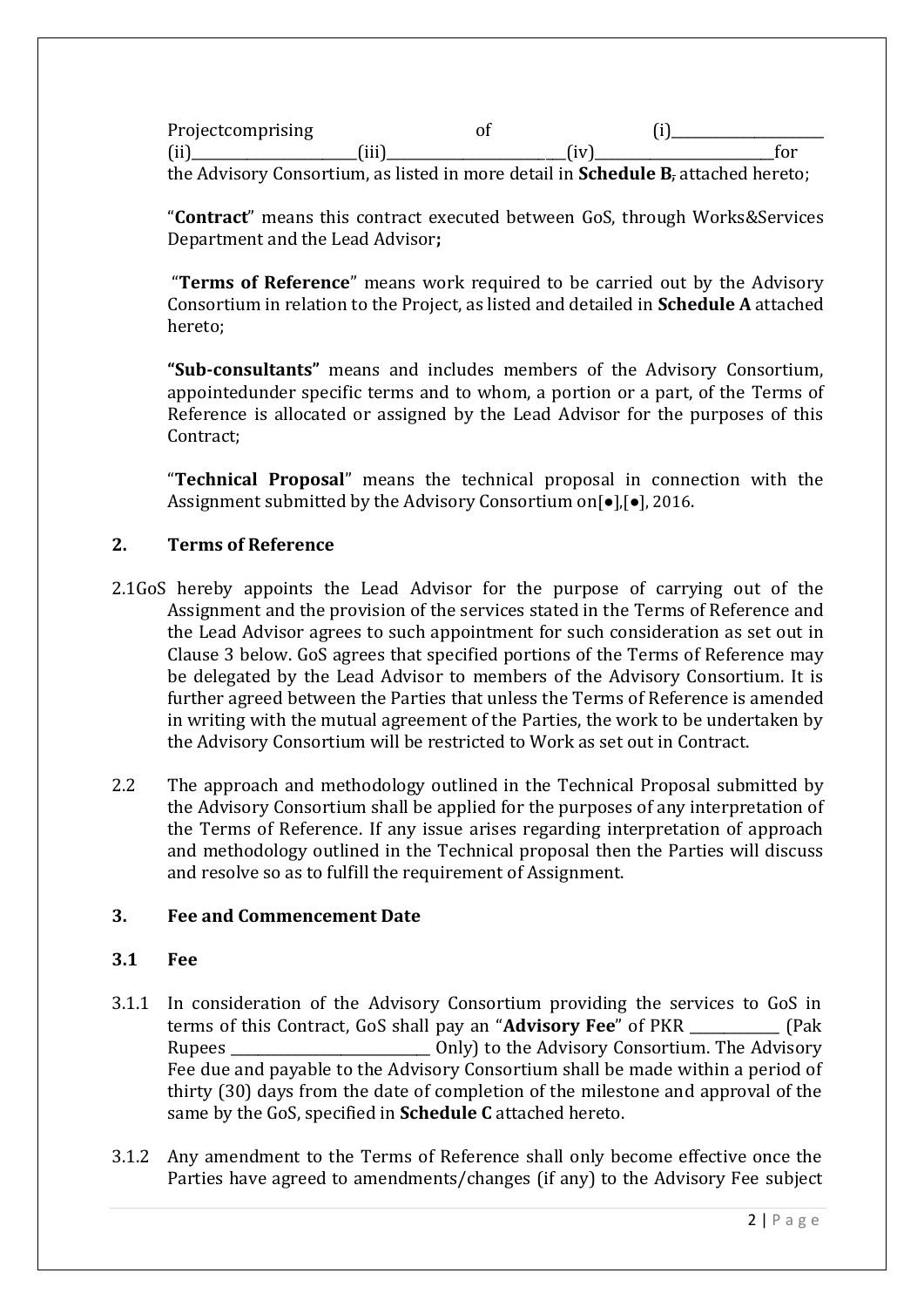to relevant SPPRA rules 2010 (amended from time to time), which may occur as a result of such amendment in the Terms of Reference. For avoidance of doubt it is clarified that the agreement between the Parties in relation to the adjustment in the Advisory Fee as a result of any amendment in the Terms of Reference is a condition precedent to the effectiveness of such amended Terms of Reference.

3.1.3 The Advisory Fee due and payable by GoS to the Advisory Consortium shall be a fixed advisory fee, subject to any amendments and/or adjustments in the same as a result of a change in the Terms of Reference in accordance with Section 3.1.

#### 3.2 **Commencement Date**

3.2.1 For the purposes of this Contract and the services to be provided hereunder, the commencement date for the Assignment shall be *the date of signing of this ConsultancyServices Contract.* 

#### **4. Warranties**

- 4.1 GoS hereby represents and warrants to the Lead Advisor that it has all the necessary authorization, mandate and capacity to award the Terms of Reference to the Advisory Consortium pursuant to this Contract.
- 4.2 The Lead Advisor warrants that:
	- (a) It has, in collaboration with its Consortium Partners, all necessary knowledge base, human and material resources to undertake the Assignment according to the best international practices;
	- (b) It has all necessary warranties from Consortium Partners confirming that they have the necessary professional, intellectual and material resources to undertake their respective parts of theTerms of Reference in connection with the Assignment; and
	- (c) It has all necessary consent from Consortium Partners to accept the Assignment, abide by the terms of the Contract and that they shall perform their respective parts of work professionally and according to the international best practices.

# **5. Communication**

- 5.1 All the significant communication between the Parties shall be in writing delivered through some established credible medium which will include email but deliverables shall be in hard and also in soft copy form.
- 5.2 All of the substantive nature communication between the Parties shall be sent to the following persons without fail in addition to any other person(s) or official(s) the Parties to the agreement may notify each other or the person(s) or official(s) to whom it is necessary and obligatory to send that communication. The respective key contact persons for communication shall be: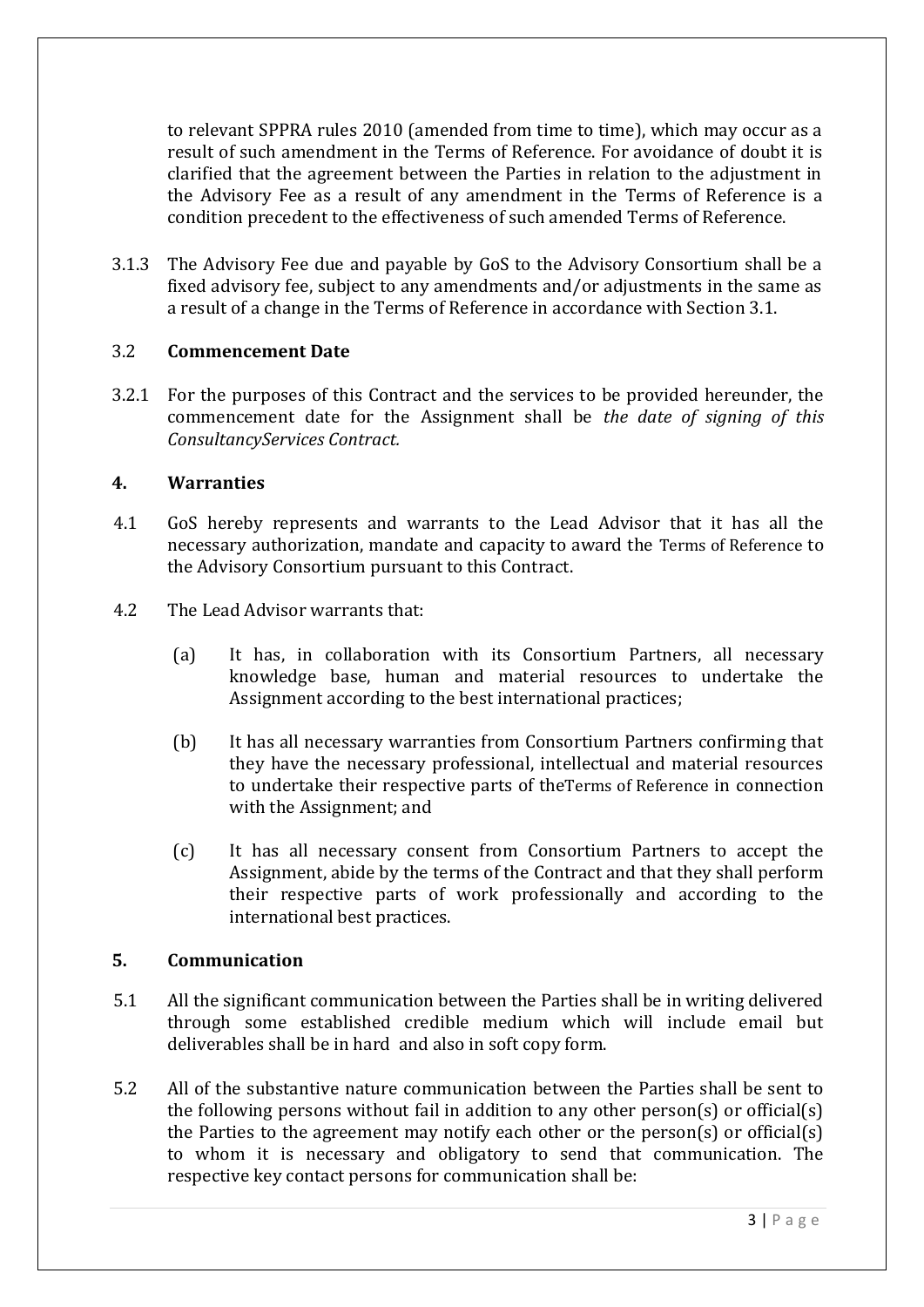| <b>For GoS</b>                             | <b>For Lead Advisor</b> |
|--------------------------------------------|-------------------------|
| Communication/Deliverable/report address   |                         |
| to:                                        | Name:                   |
|                                            | Designation:            |
| Name:                                      | Address:                |
| Designation: Director, Provincial Disaster |                         |
| Management Authority, Government of Sindh  |                         |
| Address:,                                  | Telephone: $+92(21)$    |
|                                            | $+92(21)$               |
|                                            | Email:                  |
| Telephone: $+92(21)$                       |                         |
| $+92(21)$                                  |                         |
| Email:                                     |                         |
|                                            |                         |

#### **6. Reporting/Deliverables**

- 6.1 The Lead Advisor shall provide GoS with the following deliverables during the course of the Assignment:
	- i. Initial Assessment Report
	- ii. Technical Feasibility Report
	- iii. Financial Viability Assessment Report
	- iv. Legal Viability Assessment Report
	- v. Bid Documents
	- vi. Bid Evaluation
	- vii. Supervision
	- viii. Training
- 6.2 The outcome of the Project is to complete the Assignment as per the Terms of Reference.
- 6.3 Whilst each submission of the work products shall address different aspects of the Assignment that the Advisory Consortium shall perform, the Final Feasibility Report shall take into consideration the outputs from earlier work products submitted by the Advisory Consortium.
- 6.4 In order to confirm that the Advisory Consortium's reports address all the matters within the agreed Terms of Reference, the Lead Advisor will submit a draft of its reports/plans/models to the GoS for its comments prior to issuing it in final form. If the GoS does not revert with any comments within a period of three(3) weeks from the date of submission by the Lead Advisor of its draft reports/plans/models (as the case may be), the same will be deemed to be accepted by the GoS for the purposes of achievement of the milestones as set down in **Schedule C**, and the Lead Advisor will be entitled to (i) issue the final versions of the relevant deliverables; and (ii) payment for completion of such milestone in accordance with **Schedule C**.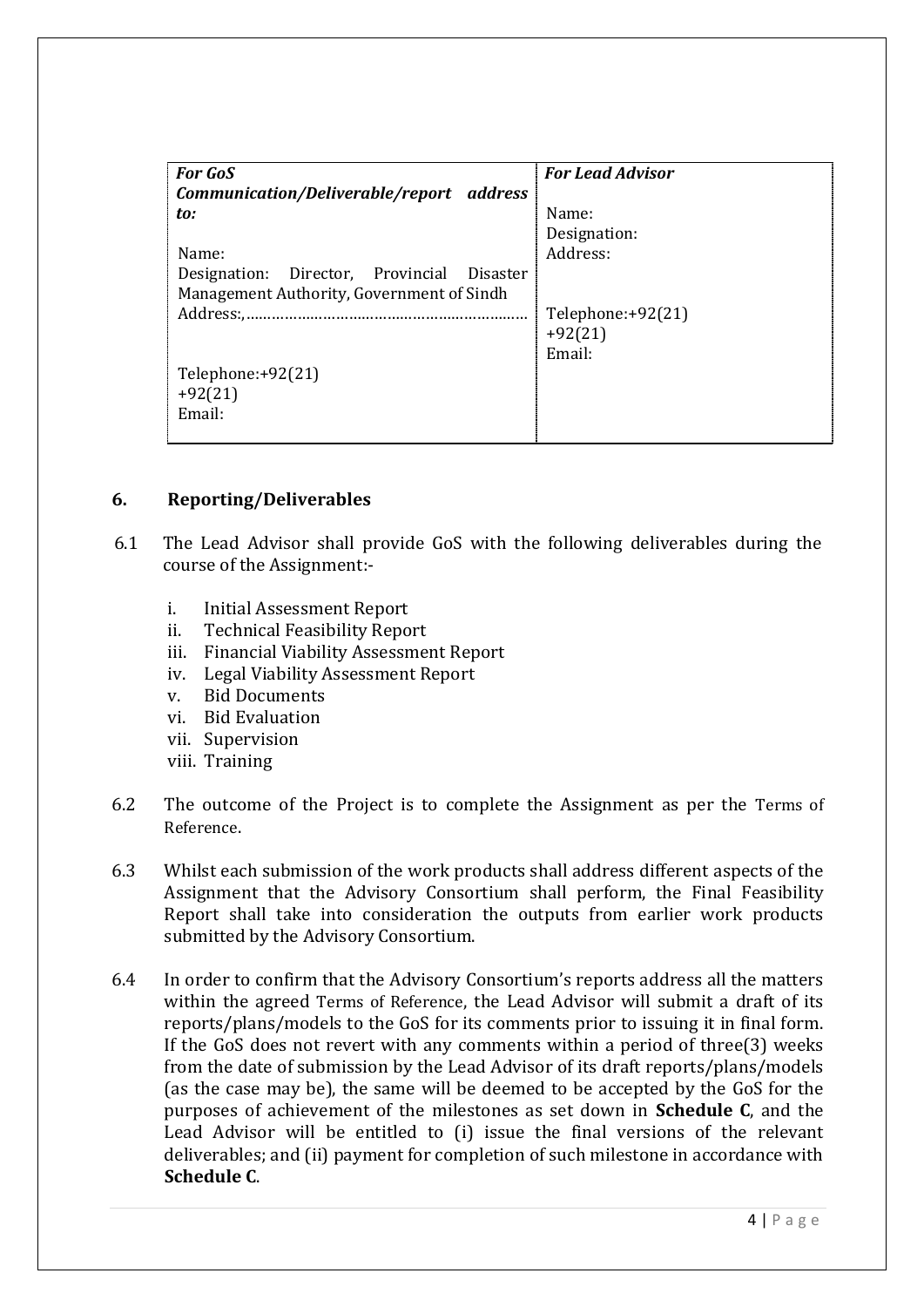#### **7. Access**

7.1 For undertaking the Assignment the Advisory Consortium will have the access to and the GoS will make all efforts to provide to it all the relevant and necessary information and documents wherever applicable and possible, which would facilitate the Advisory Consortium in connection with the Assignment.

# **8. Assignment and Charges**

The Lead Advisor shall not assign this Contract or any part hereof except with prior consent in writing of the GoS, which consent the GoS shall be entitled to decline without assigning any reason whatsoever. Notwithstanding the generality of this clause, nothing herein shall restrict the ability of the Lead Advisor to delegate part of the Terms of Reference to members of the Advisory Consortium, possessing relevant expertise.

# **9. Law Governing Contract and Language**

The Contract shall be governed by the laws of Islamic Republic of Pakistan or the Provincial Government and the language of the Contract shall be English.

# **10. Term, Termination and Survival**

## **10.1 Term**

i. The appointment of the Lead Advisor in terms of this Contract shall automatically terminate upon completion of the services as per the Terms of Reference. During the stated period the Advisory Consortium shall endeavor to facilitate the GoS in the timely completion of all services relating to the Project. In case the Project is not completed within the agreed time, the Advisory Consortium shall request GoS for reasonable extensions with justifications. Upon expiry of the term specified herein, this Contract may be renewed for further services/Projects, upon the mutual consent of the Parties.

#### **10.2 Termination 10.2.1By the GoS**

The GoS may terminate this Contract in case of the occurrence of any of the events specified in paragraphs (a) through (f) of this clause. In such an occurrence the GoS shall give not less than thirty (30) days' written notice of termination to the Lead Advisor, and sixty (60) days' in the case of the event referred to in (e).

- a) If the Lead Advisor does not remedy the failure in the performance of their obligations under the Contract, within thirty (30) days after being notified or within any further period as the GoS may have subsequently approved in writing.
- b) If the Lead Advisor becomes insolvent or bankrupt.
- c) If the Lead Advisor, in the judgment of the GoS has engaged in corrupt or fraudulent practices in competing for or in executing the Contract.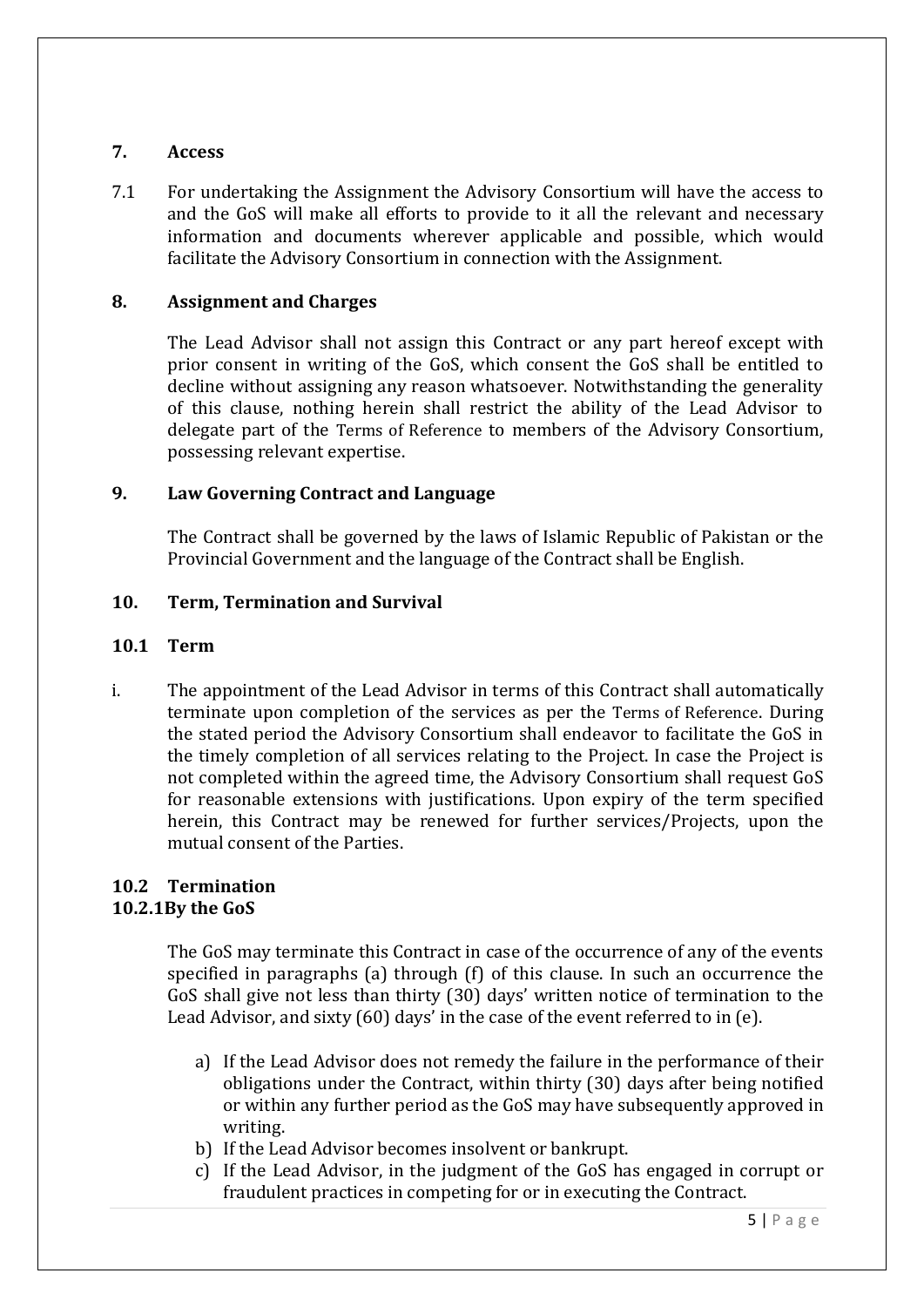- d) If, as the result of Force Majeure, the Advisory Consortium are unable to perform a material portion of the services for a period of not less than sixty (60) days.
- e) If the GoS, in its sole discretion and for any reason whatsoever, decides to terminate this Contract.
- f) If the Advisory Consortium fails to comply with any final decision reached as a result of arbitration proceedings.

In case of the event referred to in (a), the Lead Advisor shall be liable to the GoS for the performance of the Assignment. Failure in the performance of obligations may lead to termination of Contract along with performance security forfeiture and / or black-listing of Lead Advisor.

# **10.2.2By the Lead Advisor:**

The Lead Advisor may terminate this Contract, by not less than thirty (30) days' written notice to the GoS, such notice to be given after the occurrence of any of the events specified in paragraphs (a) through (c) of this clause:

- a) If the GoS fails to pay any money due to the Advisory Consortium pursuant to this Contract without Advisory Consortium fault.
- b) Pursuant to clause 27 (Good Faith) hereof within forty-five (45) days after receiving written notice from the Lead Advisor that such payment is overdue.
- c) If, as the result of Force Majeure, the Advisory Consortium is unable to perform a material portion of the Assignment for a period of not less than sixty (60) days.
- d) If the GoS fails to comply with any final decision reached as a result of arbitration proceedings.

#### **10.2.3Payment upon Termination**

Upon termination of this Contract, the GoS shall make the following payment to the Lead Advisor:

i. Payment for milestones satisfactorily performed as per Contractprior to the effective date of termination;

#### **10.3 Survival**

Termination of this Contract (a) shall not relieve the Lead Advisor or the GoS of any obligations hereunder which expressly or by implication survives Termination hereof(b) shall not relieve GoS for making payment of the Advisory Fee and other amounts due and payable in terms of this Contract; and (c) except as otherwise provided in any provision of this Contract expressly limiting the liability of either Party, shall not relieve either Party of any obligations that have already arisen or liabilities for loss or damage to the other Party arising out of or caused by acts or omissions of such Party prior to the effectiveness of such Termination or arising out of such Termination.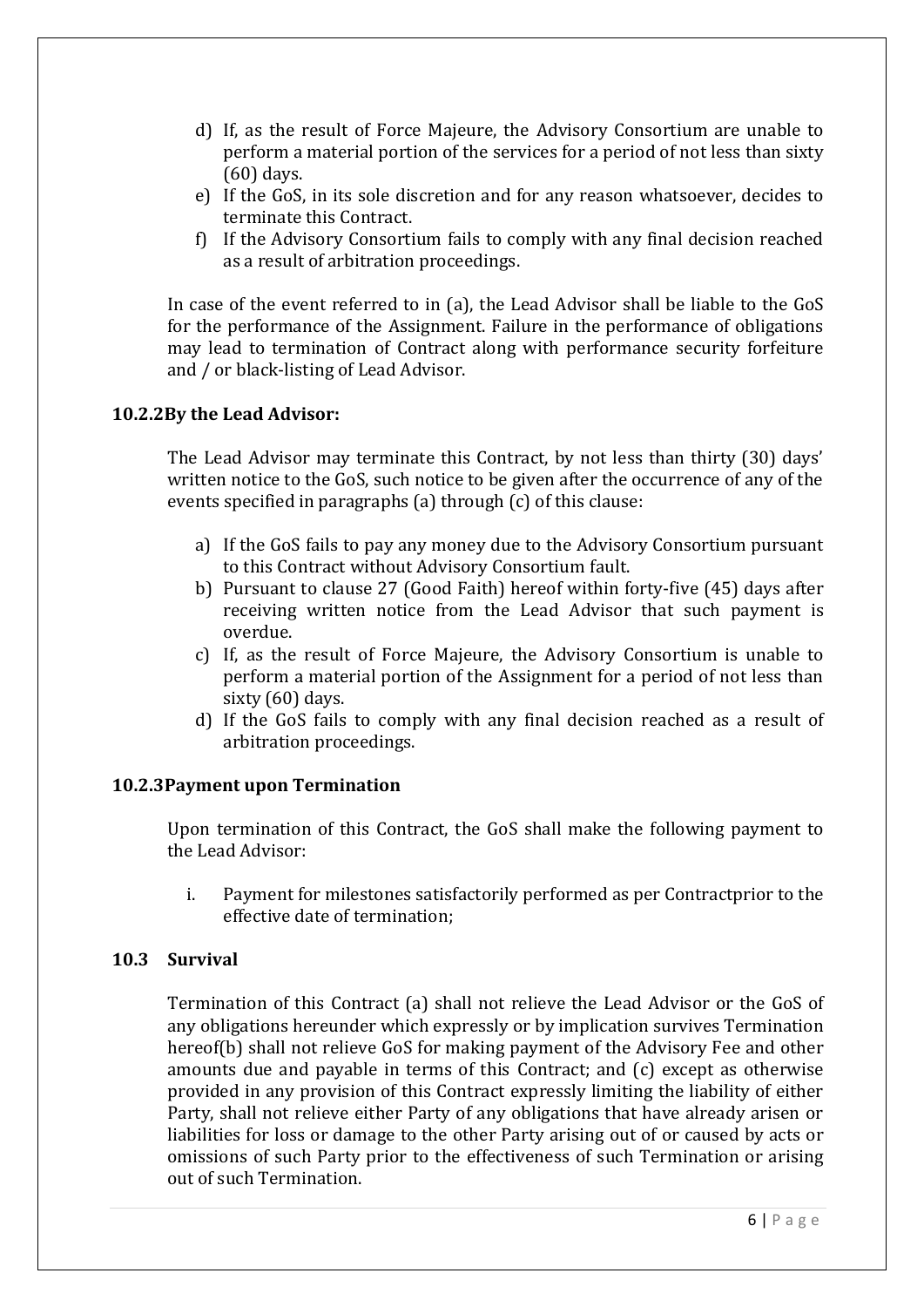# **11. Amendments**

This Contract and the Schedules together constitute a complete and exclusive statement of the terms of the Contract between the Parties on the subject hereof and no amendment or modification hereto shall be valid and effective unless agreed to by all the Parties hereto and evidenced in writing.

# **12. Notices**

Unless otherwise stated, notices to be given under this Contract including but not limited to a notice of waiver of any term, breach of any term of this Contract and termination of this Contract, shall be in writing and shall be given by hand delivery, recognized courier, mail, telex or facsimile transmission and delivered or transmitted to the Parties at their respective addresses set forth below:

| <b>For GoS</b>                                                       |                                  | <b>For Advisory Consortium</b>                    |
|----------------------------------------------------------------------|----------------------------------|---------------------------------------------------|
| Director General<br>Provincial<br>Authority,<br>Government of Sindh, | <b>Disaster</b><br>Management    |                                                   |
| Karachi.                                                             |                                  |                                                   |
| Telephone:<br>Fax:                                                   | $+92(0)$ 21-992<br>+92(0) 21-992 | Telephone:+92<br>$+92$<br>$+92$<br>Fax:<br>Email: |

Or such mail address, telephone number, telex number, or email address as may be duly notified by the respective Parties from time to time.

#### **13. Severability**

If for any reason whatever any provision of this Contract is or becomes invalid, illegal or unenforceable or is declared by any court of competent jurisdiction or any other instrumentality to be invalid, illegal or unenforceable, the validity, legality or enforceability of the remaining provisions shall not be affected in any manner, and the Parties will negotiate in good faith with a view to agreeing upon one or more provisions which may be substituted for such invalid, unenforceable or illegal provisions, as nearly as is practicable. Provided failure to agree upon any such provisions shall not be subject to dispute resolution under this Contract or otherwise.

#### **14. Fraud and Corruption**

A. If the GoS determines that the Lead Advisor and/or its Personnel, subcontractors, sub-consultants, services providers and suppliers has engaged in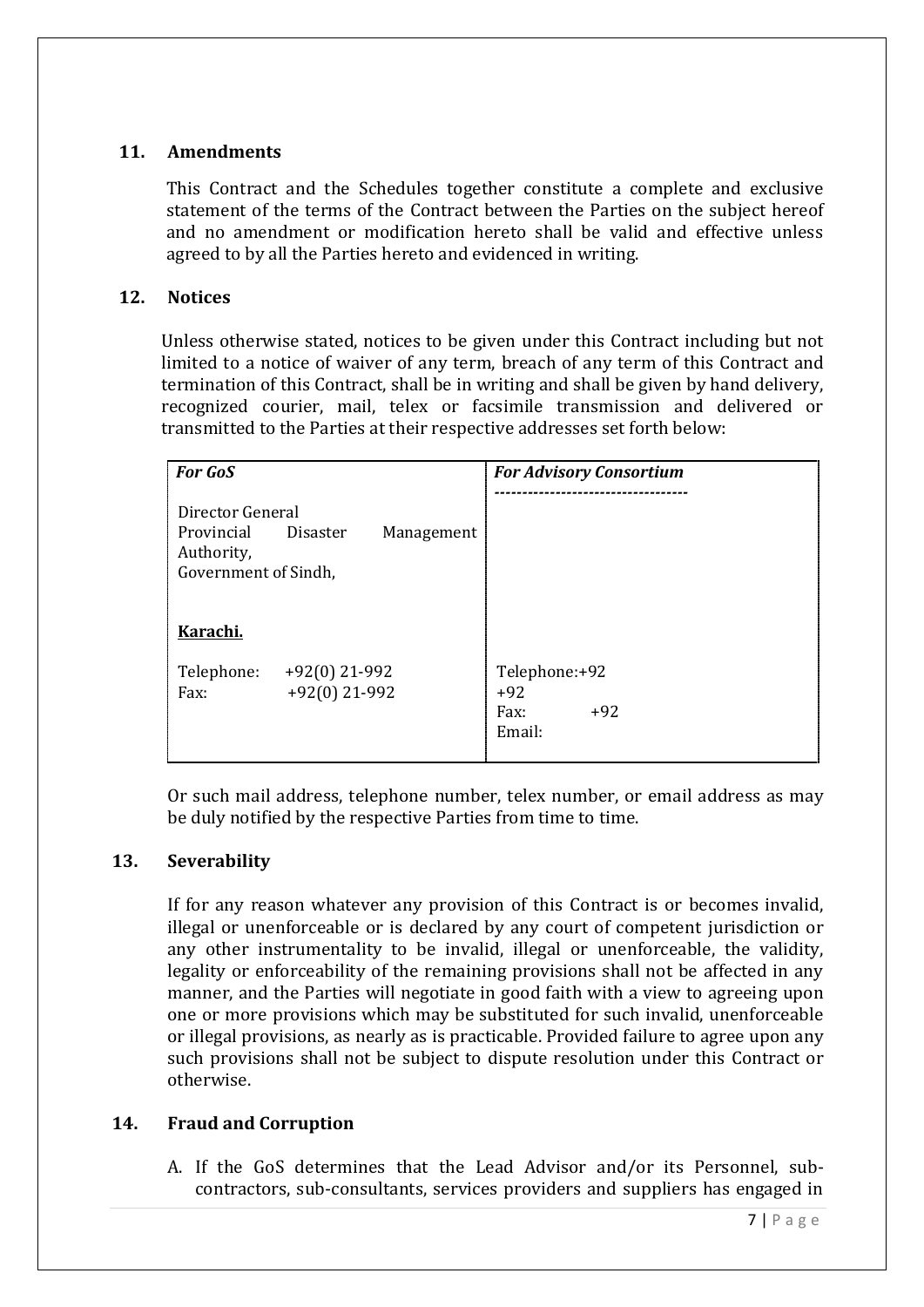corrupt, fraudulent, collusive, coercive, or obstructive practices, in competing for or in executing the Contract, then the GoS may, after giving 14 days notice to the Lead Advisor, terminate the Consultant's employment under the Contract, and may resort to other remedies including blacklisting/disqualification as provided in SPPR 2010.Any personnel of the Advisory Consortium, who engages in corrupt, fraudulent, collusive, coercive, or obstructive practice during the execution of the Contract, shall be removed in accordance with clause 26.

#### **Integrity Pact**

- B. If the Advisory Consortium or any of his Sub-consultants, agents or servants is found to have violated or involved in violation of the Integrity Pact signed by the Lead Advisoras **Appendix**–A to this Contract, then the GoS shall be entitled to:
	- a) recover from the Lead Advisor an amount equivalent to ten times the sum of any commission, gratification, bribe, finder's fee or kickback given by the Consultant or any of his Sub-consultant, agents or servants;
	- b) terminate the Contract; and
	- c) recover from the Lead Advisor any loss or damage to the GoS as a result of such termination or of any other corrupt business practices of the Lead Advisor or any of his Sub-consultant, agents or servants.

On termination of the Contract under Sub-Para (b) of this Sub-Clause, the Lead Advisor shall proceed in accordance with Sub-Clause 15 A. Payment upon such termination shall be made under Sub-Clause 15 A after having deducted the amounts due to the Client under 15 B Sub-Para (a) and (c).

#### **15. Performance Standard**

The Lead Advisor undertakes to perform the Assignment with the highest standards of professional and ethical competence and integrity. The Lead Advisor shall promptly replace any employees assigned under this Contract that the GoS considers unsatisfactory.

#### **16. Confidentiality**

The Lead Advisor shall not, during the term of this Contract and within two years after its expiration, disclose any proprietary or confidential information relating to the Assignment, this Contract or the GoS's business or operations without the prior written consent of the GoS.

#### **17. Ownership of Material**

Any studies, reports or other material, graphic, software or otherwise, prepared by the Advisory Consortium for the GoS under the Contract shall belong to and remain the property of the GoS. The Lead Advisor may retain a copy of such documents and software.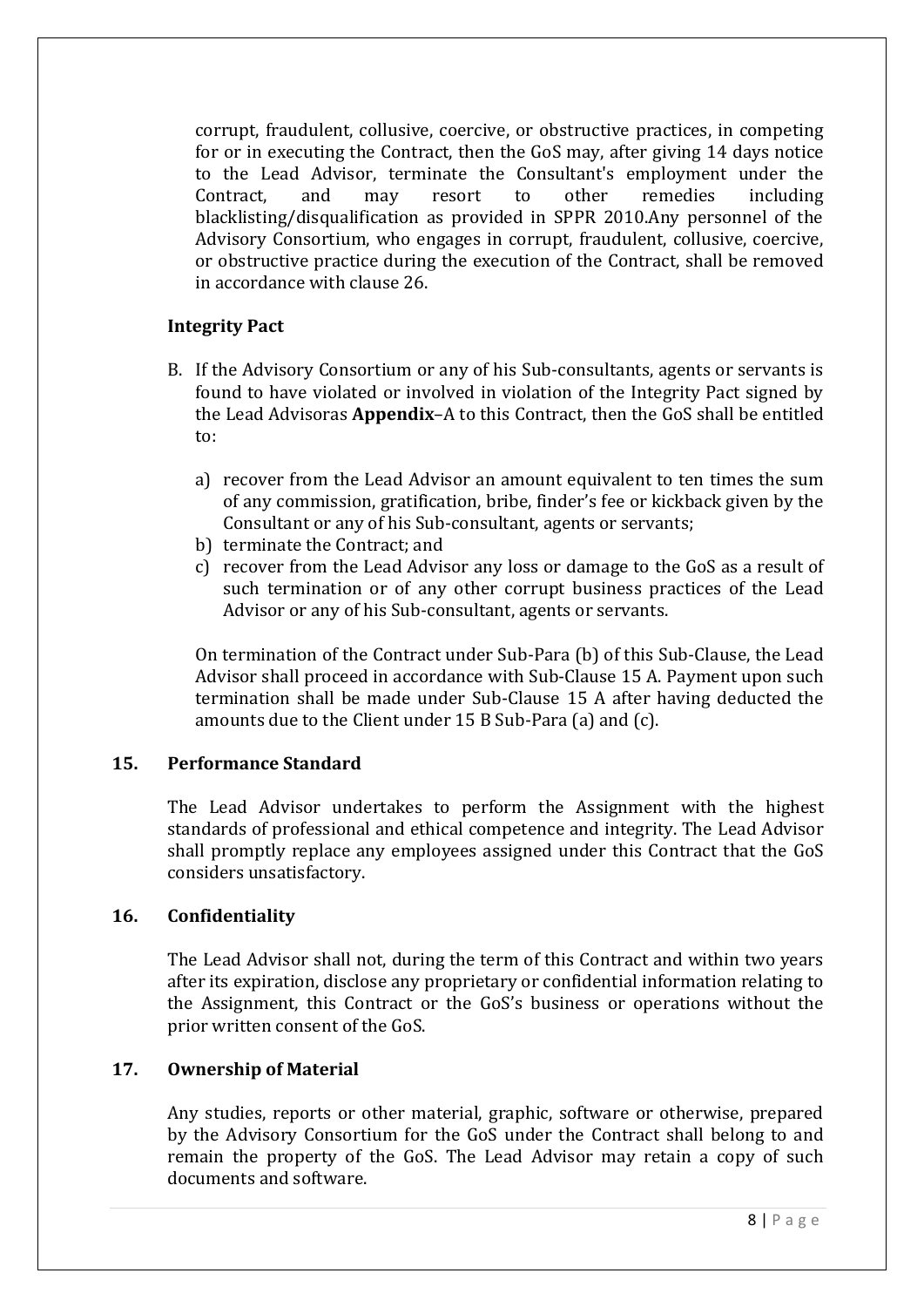# **18. Advisory Consortium Not to be Engaged in Certain Activities**

The Lead Advisor agrees that, during the term of this Contract and after its termination, the Lead Advisor and any entity affiliated with the Advisory Consortium, shall be disqualified from providing goods, works or services (other than the Assignment or any continuation thereof) for any project resulting from or closely related to the services specified in the agreement.

#### **19. Advisory Consortium not to Benefit from Commissions, Discounts, etc.**

The payment of the Lead Advisor pursuant to this Contract shall constitute the Lead Advisor's only payment in connection with this Contract or the Services, and the Advisory Consortium shall not accept for their own benefit any trade commission, discount, or similar payment in connection with activities pursuant to this Contract or to the Services or in the discharge of their obligations under the Contract, and the Advisory Consortium shall use their best efforts to ensure that the Personnel, any Sub-Consultants, and agents of either of them similarly shall not receive any such additional payment.

# **20. Prohibition of Conflicting Activities**

The Lead Advisor shall not engage, and shall cause their Personnel as well as their Sub-Consultants and their Personnel not to engage, either directly or indirectly, in any business or professional activities which would conflict with the activities assigned to them under this Contract.

#### **21. Change in the Applicable Law Related to Taxes and Duties**

If, after the date of this Contract, there is any change in the Applicable Law with respect to taxes and duties which increases or decreases the cost incurred by the Consultant in performing the services under this Contract shall be increased or decreased accordingly by agreement between the Parties.

#### **22. Force Majeure**

The failure on the part of the parties to perform their obligation under the Contract will not be considered a default if such failure is the result of natural calamities, disasters and circumstances beyond the control of the parties.

#### **23. No Breach of Contract**

The failure of a Party to fulfill any of its obligations under the contract shall not be considered to be a breach of, or default under, this Contract insofar as such inability arises from an event of Force Majeure, provided that the Party affected by such an event (a) has taken all reasonable precautions, due care and reasonable alternative measures in order to carry out the terms and conditions of this Contract, and (b) has informed the other Party as soon as possible about the occurrence of such an event.

#### **24. Extension of Time**

Any period within which a Party shall, pursuant to this Contract, complete any action or task, shall be extended for a period equal to the time during which such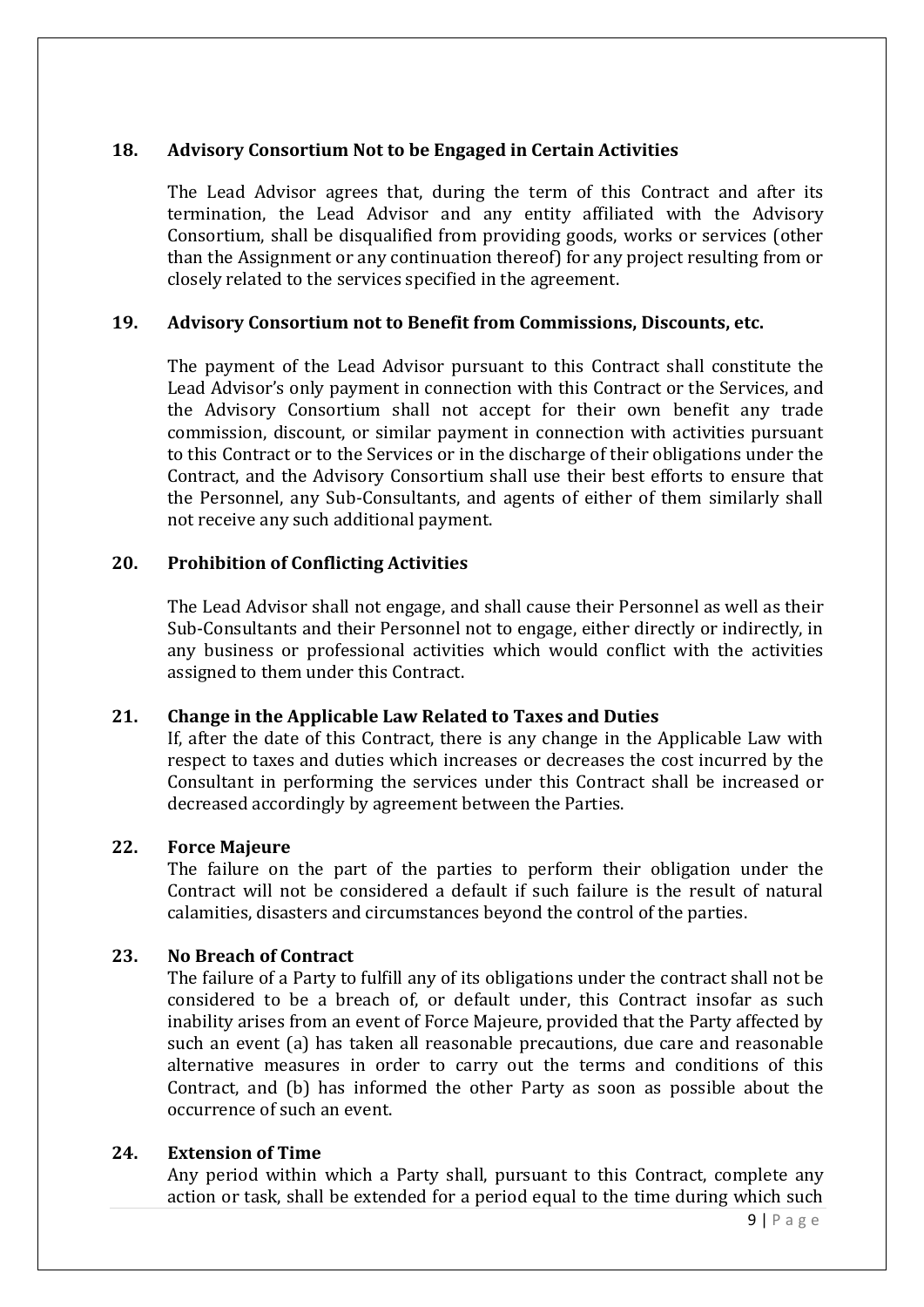Party was unable to perform such action as a result of Force Majeure.

# **25. Lead Advisor's Actions Requiring GoS's Prior Approval**

The Lead Advisor shall obtain the GoS's prior approval in writing before taking any of the following actions:

- a) entering into a subcontract for the performance of any part of the Assignment;
- b) appointing such members of the Personnel not listed by name in **Schedule-B** (Project Team);

# **26. Removal and / or Replacement of Personnel**

- a) Except as the GoS may otherwise agree, no changes shall be made in the Key Professional Staff. If, for any reason beyond the reasonable control of the Advisory Consortium, such as retirement, death, medical incapacity, among others, it becomes necessary to replace any of the Key Professional Staff, the Lead Advisor shall provide as a replacement a person of equivalent or better qualifications.
- b) If the GoS finds that any of the Personnel have (i) committed serious misconduct or have been charged with having committed a criminal action, or (ii) have reasonable cause to be dissatisfied with the performance of any of the Personnel, then the Lead Advisor shall, at the GoS's written request specifying the grounds thereof, provide as a replacement a person with qualifications and experience acceptable to the GoS.
- c) The Lead Advisor shall have no claim for additional costs arising out of or incidental to any removal and/or replacement of Personnel.

#### **27. Good Faith**

The Parties undertake to act in good faith with respect to each other's rights under this Contract and to adopt all reasonable measures to ensure the realization of the objectives of this Contract.

#### **28. Settlement of disputes**

In the event of any dispute or claim arising out of or relating to this Contract or a breach hereof, the Parties shall consult and negotiate with each other and, recognizing their mutual interests, attempt to reach a solution satisfactory to the parties. If the Parties fail to settle the dispute or claim at the expiration of thirty (30) days from the date of such dispute or claim, the matter will be referred to a sole arbitrator to be appointed with the mutual consent of the Parties within fifteen (15) days from the date of receipt of a notice of arbitration served by any Party hereto. In case the Parties fail to agree on sole arbitrator within the said period, the matter shall be referred to two arbitrators, one to be appointed by each of the Parties to dispute and to an Umpire to be appointed by the arbitrators before entering upon the reference. The sole arbitrator or the arbitrators and Umpire shall proceed to arbitrate in accordance with and subject to the provisions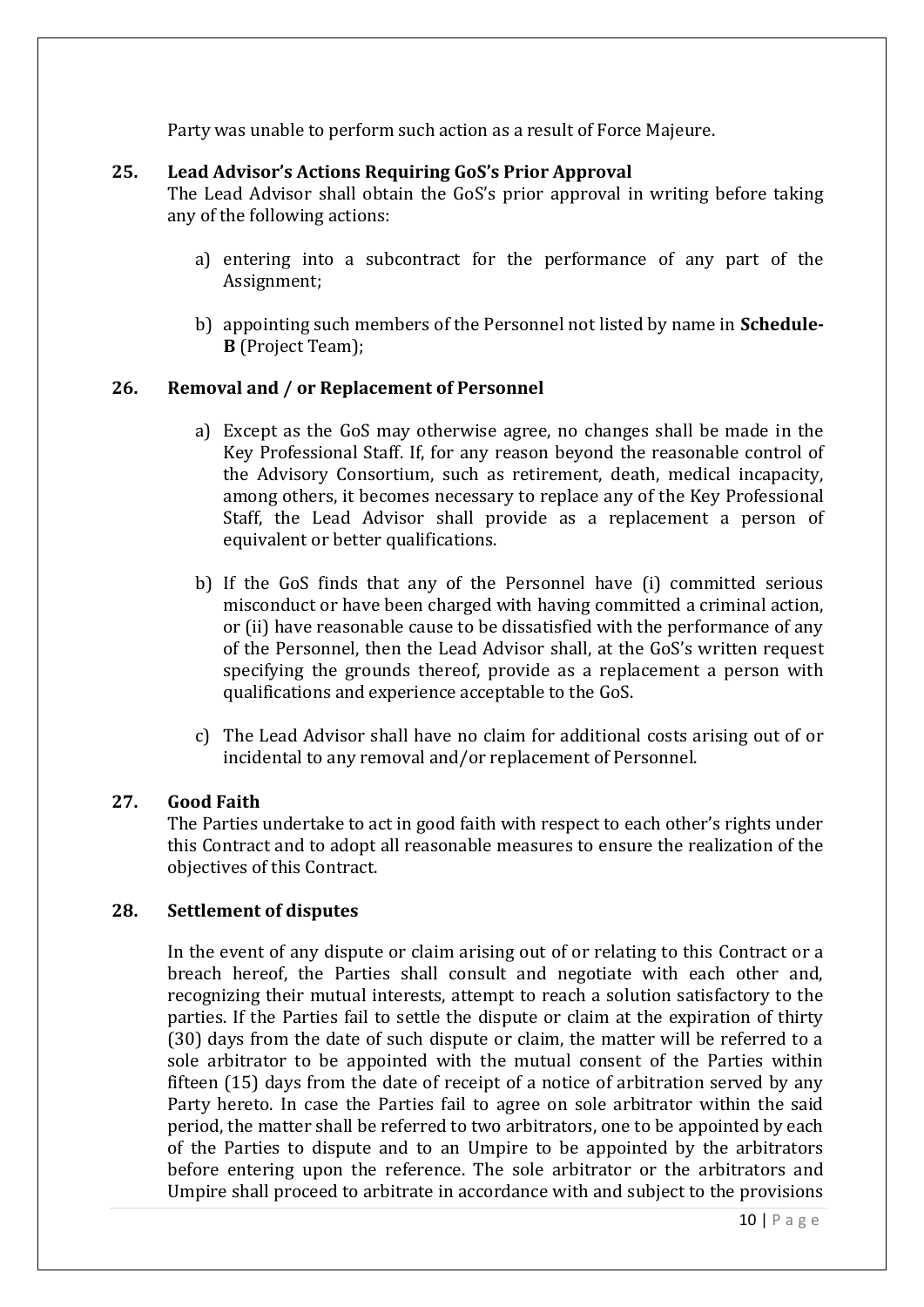of the Arbitration Act, 1940 or any statutory modification or reenactment thereof for the time being in force.

## **The Parties agree that:**

- (a) All arbitration proceedings will take place in the jurisdiction of Sindh Province.
- (b) Except as may be required by law, neither a party nor its representatives may disclose the existence, content or results of any arbitration hereunder without the prior written consent of all Parties.

#### **29. Arbitration**

The language of the arbitration shall be English.

- (a) It is the intent of the Parties that, barring extraordinary circumstances, arbitration proceedings will be concluded within 120 days from the date the arbitrator is appointed. The arbitral tribunal may extend this limit in the interests of justice. Failure to adhere to this time limit shall not constitute a basis for challenging the award.
- (b) The decision of such arbitration to award or awards made by such arbitrators

i. and Umpire shall be final and binding upon the Parties hereto without appeal to any court or other party (s),

- (c) Pending the decision or award, the Parties shall continue to perform their obligations pursuant to the Contract;
- (d) This clause shall continue in force notwithstanding the termination of this Contract; and
- (e) Resort to arbitration shall be a condition precedent to any legal proceedings through a court of Law.

Should arbitration occur between the parties relating to the provisions of this Contract, each Party shall bear its arbitration expenses, witness and representation fees.

# **30.Schedules to the Contract**

The following schedules shall form the integral part of this Contract:

- o Schedule A -Terms of Reference
- o Schedule B -Project Team
- o Schedule C -Deliverables and Payments
- o Schedule D -Time Plan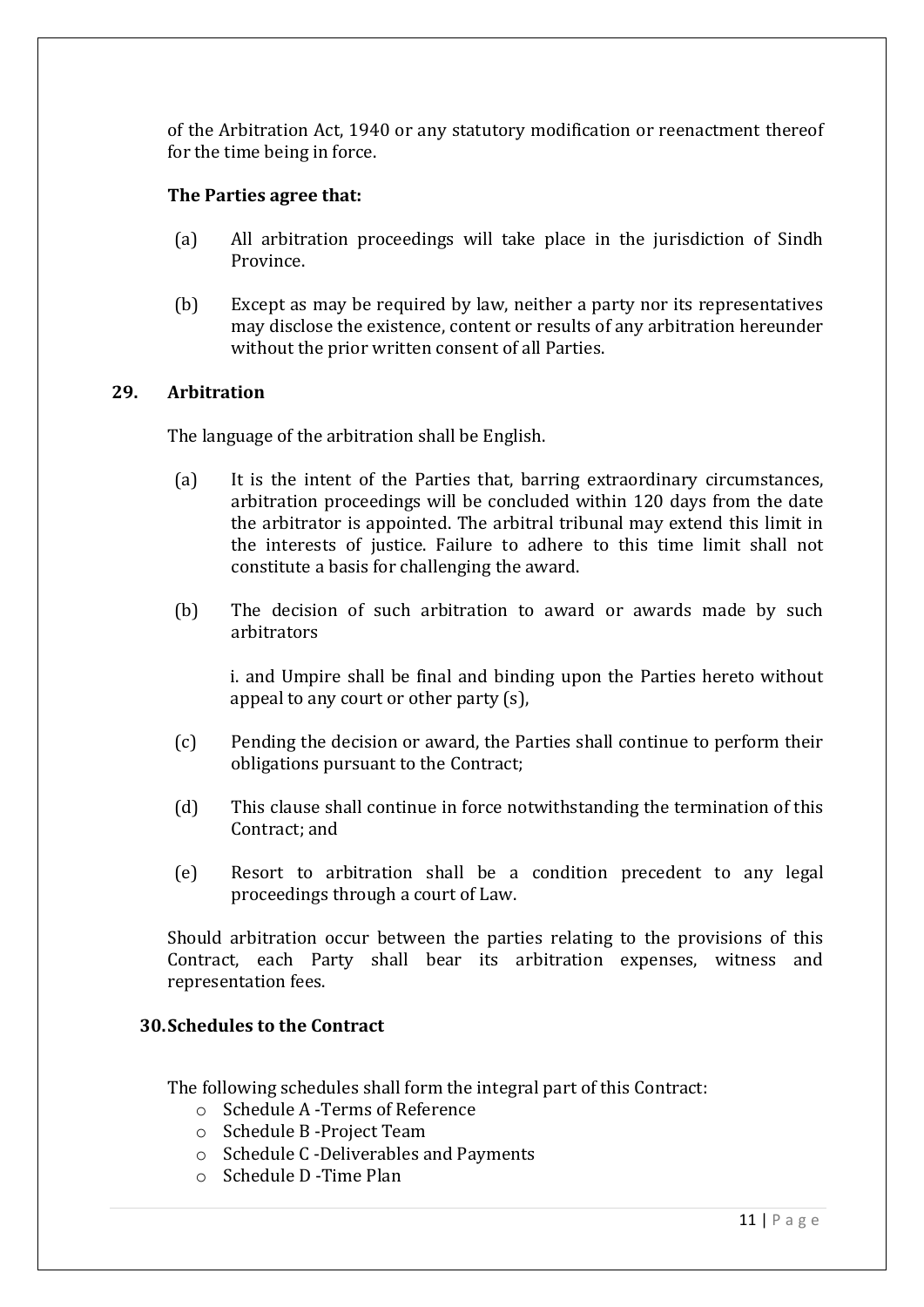**IN WITNESS WHEREOF** the Parties have executed and delivered this Contract as of the datefirst above written.

**[Signature Page Follows]**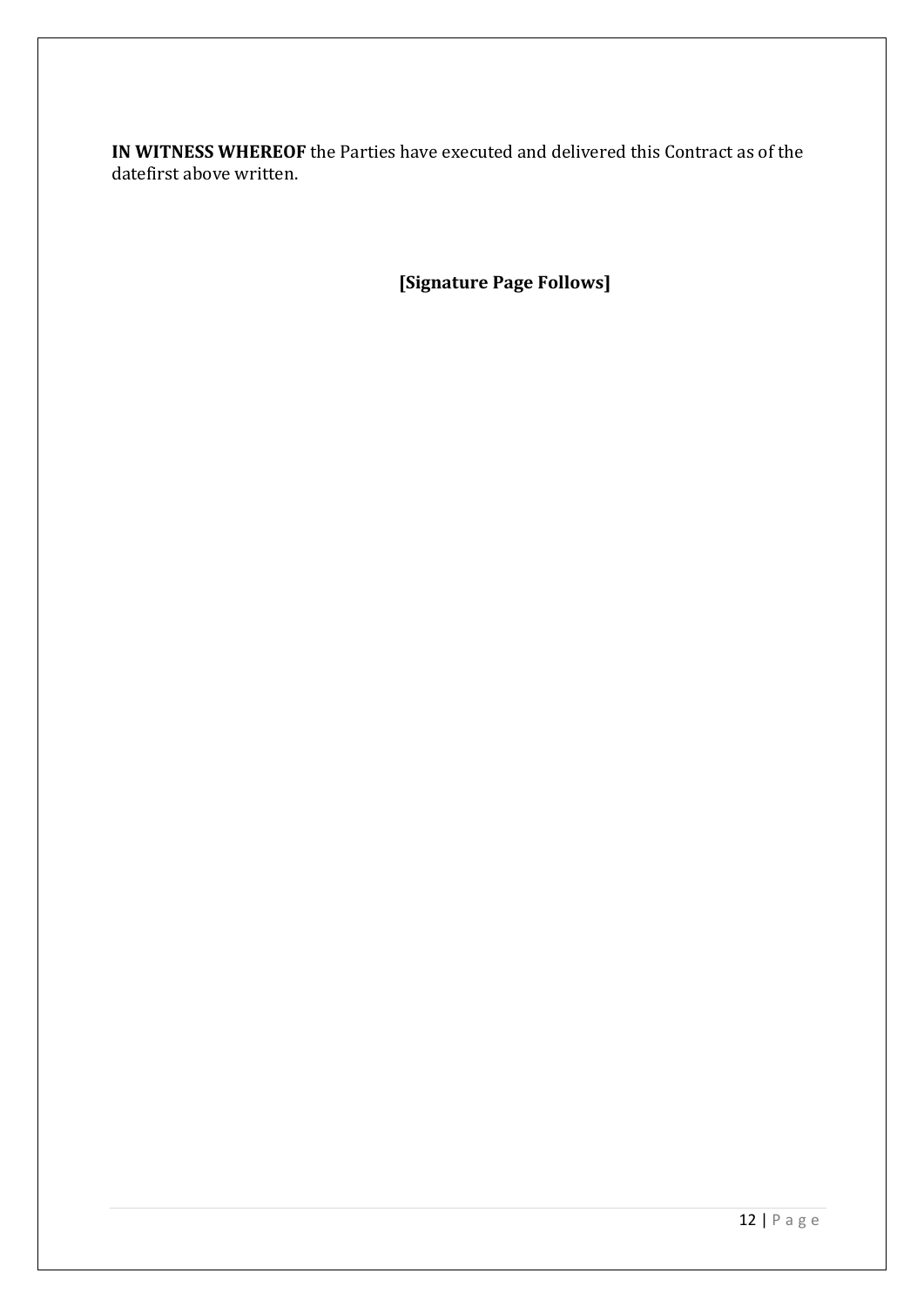| For and on behalf of:<br><b>Provincial Disaster Management</b><br><b>Authority</b><br><b>GOVERNMENT OF SINDH</b> |                                            |
|------------------------------------------------------------------------------------------------------------------|--------------------------------------------|
| (Signature)<br>Director General<br>Provincial Disaster Management<br>Authority                                   | In presence of the following<br>witnesses: |
|                                                                                                                  |                                            |
| For and on behalf of:<br>Consortium                                                                              |                                            |
| (Signature)                                                                                                      | In presence of the following<br>witnesses: |
|                                                                                                                  |                                            |
|                                                                                                                  |                                            |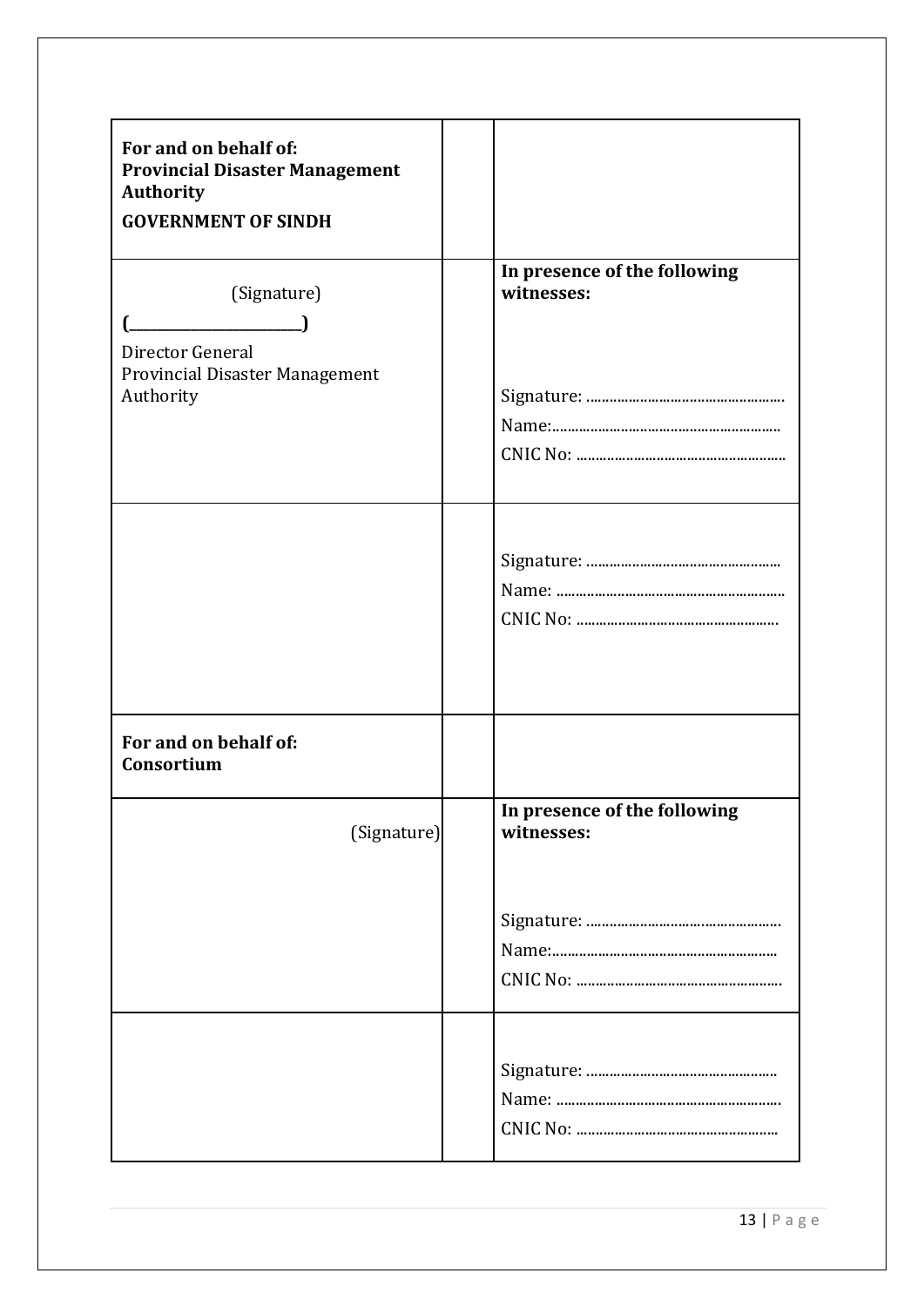#### **SCHEDULE A- TERMS OF REFERENCE**

#### 1.1 **Terms of Reference**

1.1.1 **Phase 1: Feasibility** shall include but not limited to the following components:

#### 1.1.1.1 **Initial Assessment**

- a. Preparation of concepts regarding the Rescue 1122
- b. Study existing rescue system1122 and modelsin Pakistan and region. Assessment of the current emergency systems held with various organizations in Sindh and propose way forward of integrating these with the Rescue 1122 project.
- c. Need Analysis
- d. Data collection & physical surveys and propose an appropriate location (sites) wherein DERO, SS and AFUs will be established

#### 1.1.1.2 **Technical Feasibility**

- a. Compilations of the primary data regarding the availability of the resources at field level
- b. Preparation of initial working paper and surveying results
- c. Assisting client to prepare strategies and developing an integrated management of plan for process
- d. Carryout the initial environment examination (IEE) of the project considering all aspects of environment
- e. Prepare the Master Plan for Sindh Emergency Rescue Service 1122 project (Phase-I).
- f. Detailed Design of the project facility
- g. Identify and propose the kind of and list of the emergency equipment which shall be required and be used by the rescue teams

#### 1.1.1.3 **Financial Viability Assessment**

- a. Prepare cost estimates for construction/development, allied facilities andoperations &maintenance cost estimates;
- b. Prepare PC-I for the project

#### 1.1.1.4 **Legal Viability Assessment**

a. Analysis of legal framework applicable to the project.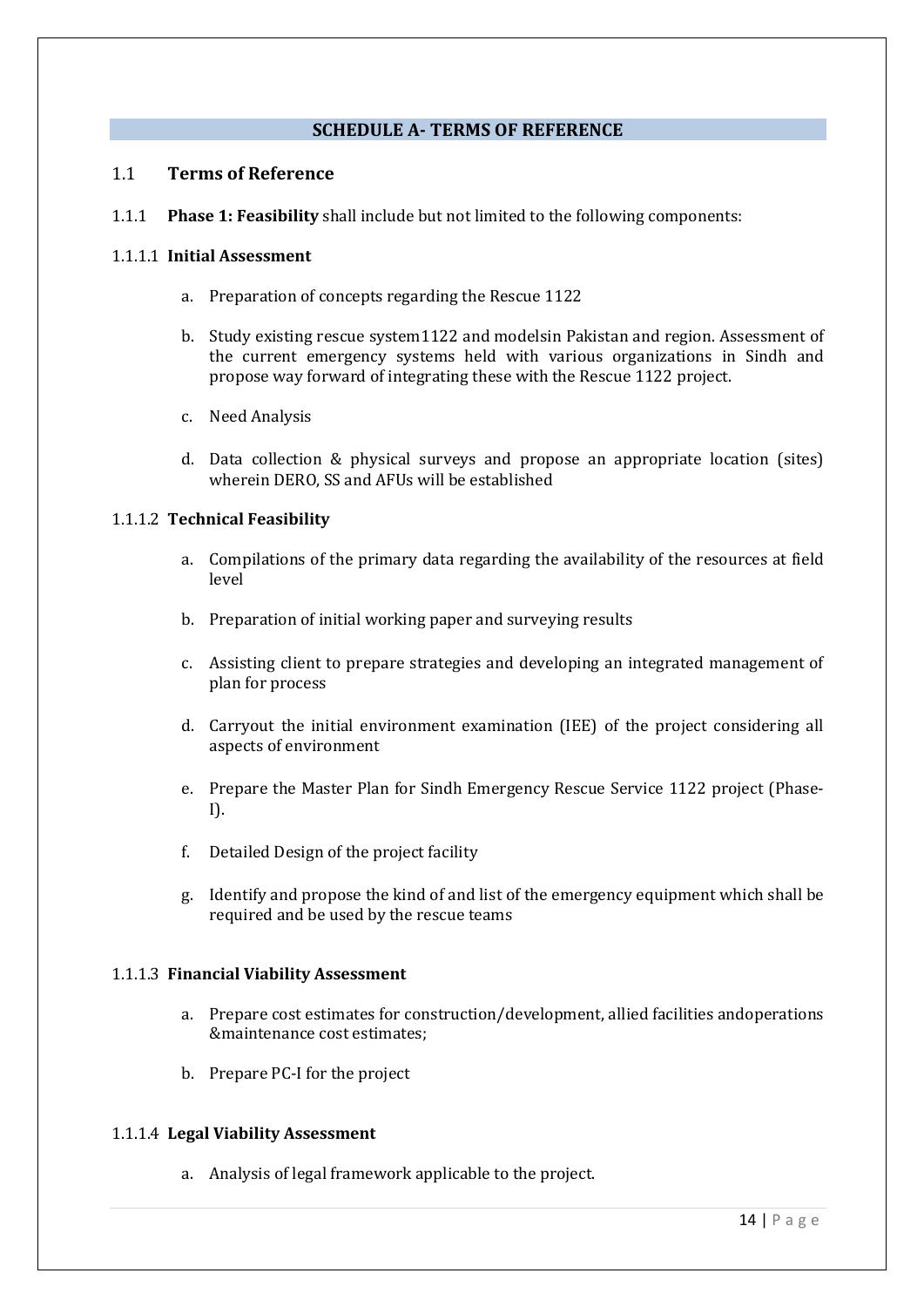- b. What laws, rules, regulations will be involved in the project implementation? Formulate the legal framework (including law, rules or regulations) for the project
- c. What kind of District, Provincial and Federal approvals are required for establishing the project?

*Note: The Transaction Advisor would be responsible to undertake all related surveys needed for preparation of feasibility study report.* 

1.1.2 **Phase 2: Transaction Advisory** shall include but not limited to the following components:

#### 1.1.2.1 **Bid Documents**

- a) Prepare Expressions of Interests (the **EOI's**), pre-qualification criteria, Request for Proposal (the **RFP**) documents, agreements and project information memorandum for bidders;
- b) Assist the Procuring Agency to invite proposals from the pre-qualified bidders and handle queries, if any received in response to the RFP, of the pre-qualified bidders by holding a pre-bid conference(s)

#### 1.1.2.2 **Bid Management**

- a) Assist the Procuring Agency to evaluate the bids.
- b) Assist in final negotiation with preferred party;

#### 1.1.2.3 **Supervision**

- a) Supervision of construction works, if any, at field level;
- b) Inspection and testing of construction works;
- c) Monthly reporting (progress reports) on project implementation and attend project relevant meetings/conferences to assist Procuring Agency

#### 1.1.2.4 **Training**

- a) Assist the Procuring Agency in the recruitment process to hire staff for the project
- b) Provide training to the staff with reference to the rescue and response team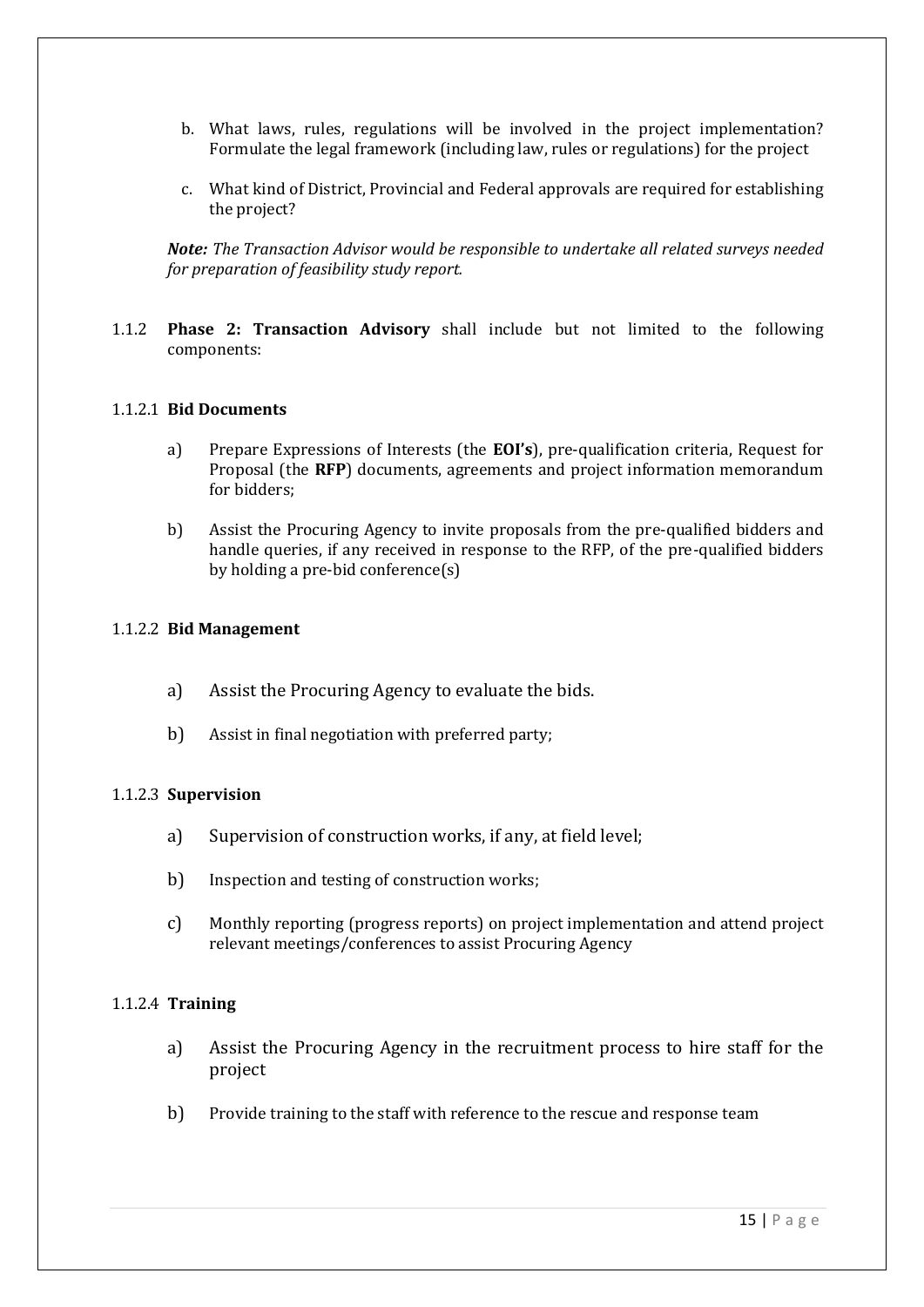| <b>SCHEDULE B - PROJECT TEAM</b> |                    |                     |
|----------------------------------|--------------------|---------------------|
| <b>NAME</b>                      | <b>DESIGNATION</b> | <b>ORGANIZATION</b> |
|                                  |                    |                     |

The engagement will be carried out under the overall supervision of the Lead Advisor, who will be the Engagement Partner for the project.

The principal GoS contact for this engagement will be the Lead Advisor, who has been given overall responsibility for the performance of the obligations under this Contract and coordinating with the Lead Advisor in the performance of their Assignment.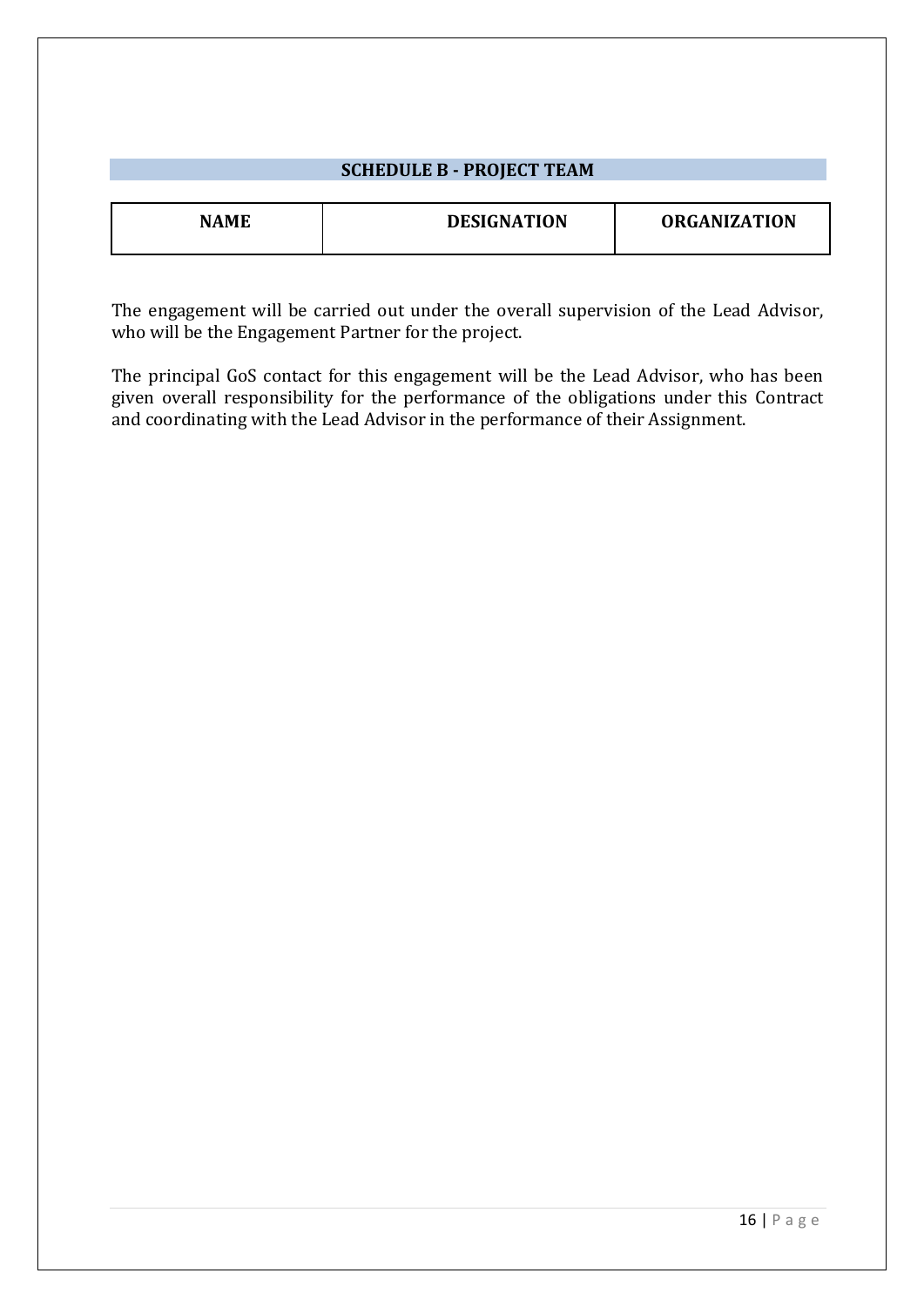| S. No            | <b>Activities and Milestones</b>             | <b>Mode of Payment</b> |      |
|------------------|----------------------------------------------|------------------------|------|
|                  |                                              | $%$ age                | PRs. |
| $\mathbf{1}$     | <b>Initial Assessment Report</b>             |                        |      |
| $\overline{2}$   | <b>Technical Feasibility Report</b>          |                        |      |
| 3                | <b>Financial Viability Assessment Report</b> |                        |      |
| $\boldsymbol{4}$ | <b>Legal Viability Assessment</b>            |                        |      |
| 5                | <b>Bid Documents</b>                         |                        |      |
| 6                | <b>Bid Management</b>                        |                        |      |
| $\overline{7}$   | Supervision                                  |                        |      |
| $\bf{8}$         | Training                                     |                        |      |
|                  |                                              |                        |      |
|                  |                                              |                        |      |
|                  |                                              |                        |      |
|                  | <b>TOTAL</b>                                 |                        |      |

# **SCHEDULE C - DELIVERABLES AND PAYMENTS**

Notes:

- a. Payment is due on achievement of each milestone as per Contract, (shown in bold above), however, milestones do not directly relate to the actual cost of the activity stated.
- b. In case any delay occurs in proceeding with the consultancy services for more than two months, beyond the control of consultants, then payments for the completed components of the milestones are to be made by the GoS.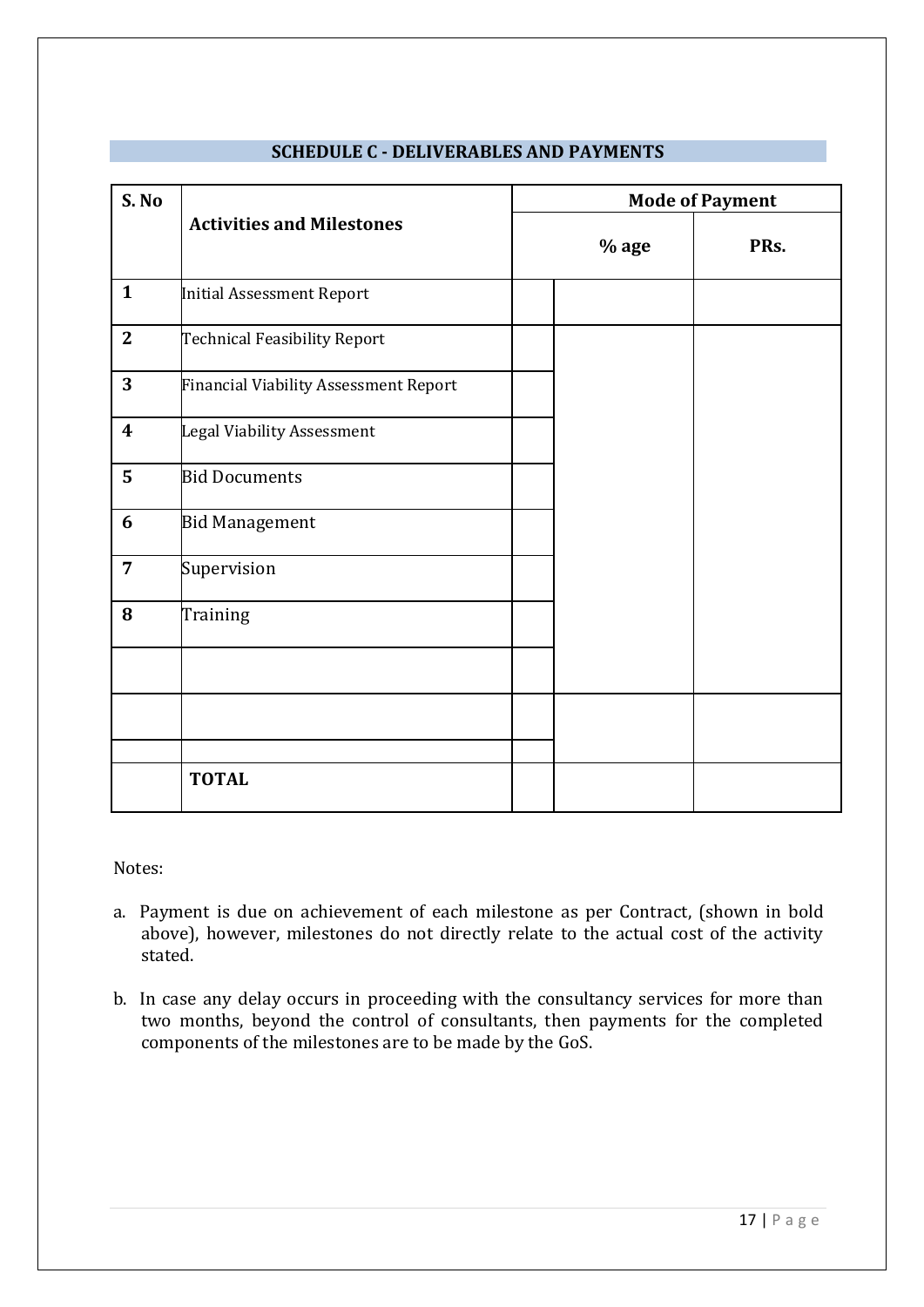# **SCHEDULE D- TIME PLAN**

To be provided by the winning bidder.